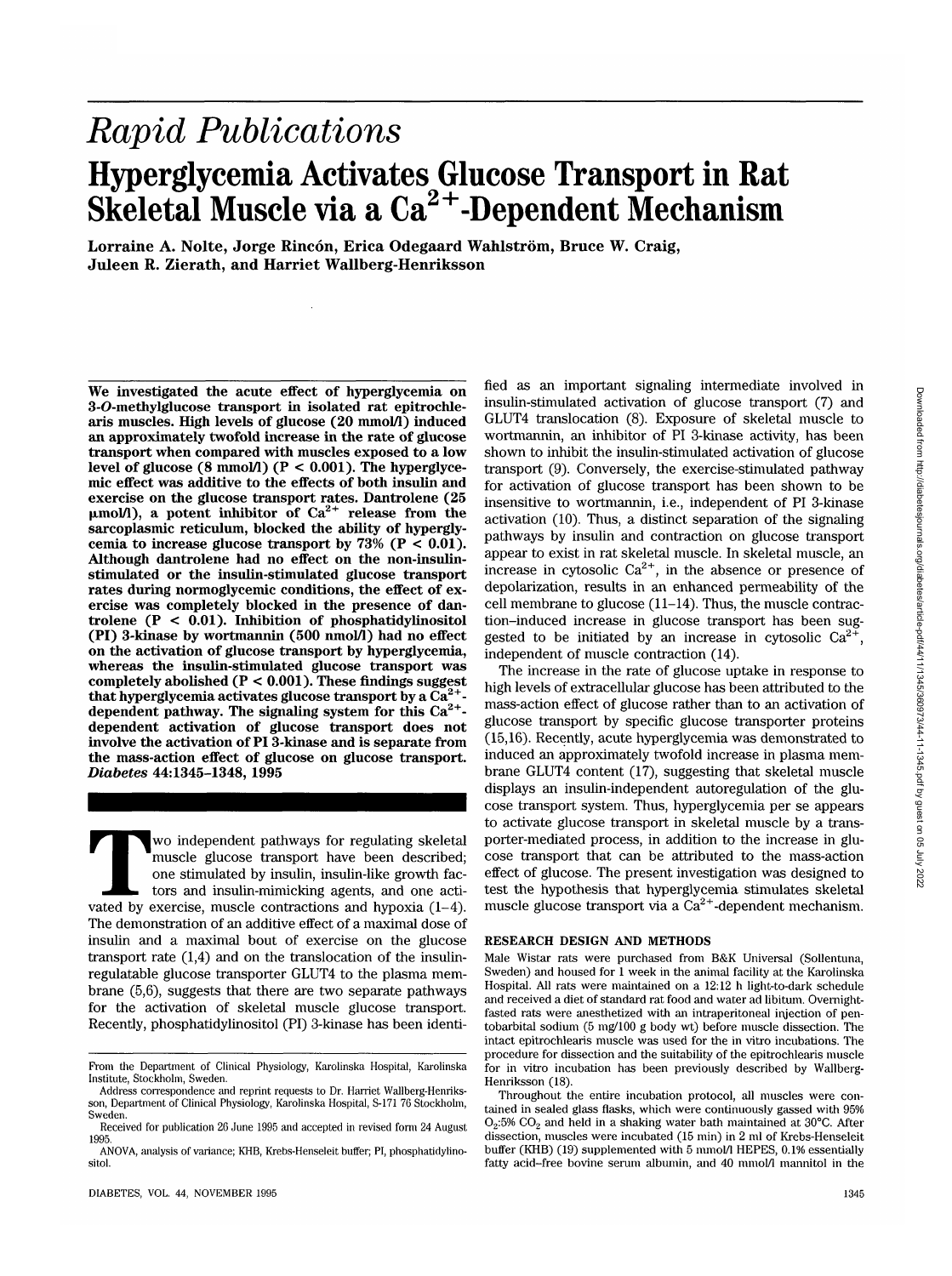## A Effects of Dantrolene



#### B Effects of Wortmannin



**FIG.** 1. Effects of dantrolene  $(A)$  or wortmannin  $(B)$  on the **hyperglycemia-induced and insulin-stimulated increases in 3-O-methylglucose transport above basal rates in rat skeletal muscle. Epitrochlearisis muscles were incubated in KHB containing 40 mmol/1 mannitol in the absence**  $(\Box)$  **or presence of 25**  $\mu$ **mol/l dantrolene** ( $\boxtimes$ ) or 500 nmol/l wortmannin ( $\blacksquare$ ). Thereafter, the muscles were **transferred to new vials with KHB supplemented with 8 mmol/1 or 20 mmol/1 glucose, mannitol, the absence or presence of 6,000 pmol/1 insulin, and the same concentration of dantrolene or wortmannin as present in the previous step. The 3-O-methylglucose transport capacity was assessed as described in the** METHODS. **Results are presented as increase above basal glucose transport (mean ± SE) for 5-14 muscles per group.** *\*\*P <* **0.01 or \*\*\*P < 0.001 vs. nontreated muscles.**

absence or presence of 25  $\mu$ mol/l dantrolene. Dantrolene is an agent capable of preventing  $Ca^{2+}$  release from the sarcoplasmic reticulum of skeletal muscle (14,20). Thereafter, muscles were transferred to a new flask and preincubated (1 h) in 2 ml KHB containing 8 or 20 mmol/l glucose and insulin or dantrolene in the concentrations described in Fig. 1 and Table 1.

In a separate set of experiments, the effect of exercise to exhaustion and hyperglycemia were investigated. Rats swam for 15 min, and subsequently a weight consisting of  $~3\%$  of their body weight was tied to the base of the tail and six additional 30-min swimming bouts were completed. Each swimming bout was separated by a 5-min rest period. Immediately after the final swimming bout, rats were anesthetized and the epitrochlearis muscles were dissected out. The isolated muscles were preincubated for 20 min in the presence of 8 or 20 mmol/1 3-O-methylglucose rather than 60 min in the presence of glucose to minimize the reversal of the exercise effect (21). The changes in

#### TABLE 1

The additive effect of hyperglycemia and insulin or exercise on the 3-O-methylglucose transport rate in isolated rat epitrochlear muscle

| Group                                              | 3-O-methylglucose transport rate<br>$(\mu \text{mol} \cdot \text{ml}^{-1} \cdot 10 \text{ min}^{-1})$ |                                                                      |
|----------------------------------------------------|-------------------------------------------------------------------------------------------------------|----------------------------------------------------------------------|
|                                                    | 8 mmol/l                                                                                              | $20 \text{ mmol/l}$                                                  |
| Basal<br>Insulin-stimulated<br>Exercise-stimulated | $0.38 \pm 0.04$<br>$1.27 \pm 0.10$ ‡<br>$0.87 \pm 0.10$ §                                             | $0.65 \pm 0.04*$<br>$2.68 \pm 0.19*$<br>$1.46 \pm 0.15$ <sup>+</sup> |

Results are means  $\pm$  SE for 6–12 muscles per group. Muscles were incubated in the presence of a maximal insulin concentration (6,000 pmol/1). Muscles from sedentary or maximally exercised rats were preincubated, and the rate of 3-O-methylglucose transport was assessed as indicated in METHODS.  $*P < 0.001$ ,  $P < 0.01$  vs. 8 mmol/l in the same treatment group.  $\sharp P < 0.001$ ,  $\sharp P < 0.01$  vs. basal (8) mmol/l).

preincubation time (20 vs. 60 min) and substrate (3-O-methylglucose versus glucose) did not affect the absolute rates of glucose transport.

Wortmannin (500 nmol/l), an inhibitor of PI 3-kinase activation (22), was used to determine the role of PI 3-kinase in insulin-stimulated or glucose-mediated glucose transport. Epitrochlearis muscles were incubated (10 min) in 2 ml of KHB including 40 mmol/l mannitol and a further addition or omission of wortmannin (500 nmol/l). Thereafter, the muscles were preincubated for (2  $\times$  20 min) in new flasks containing 8 or 20 mmol/1 glucose, 0 or 6,000 pmol/1 insulin, and the same concentration of wortmannin as in the previous step.

After preincubation, all muscles were rinsed  $(3 \times 3 \text{ min})$  of glucose before measurement of the 3-O-methylglucose transport rate. Muscles were incubated in 2 ml of glucose-free KHB medium with 40 mmol/1 mannitol and the same concentrations of insulin, dantrolene, or wortmannin as in the previous steps.

Glucose transport was assessed using the nonmetabolizable glucose riksson et al. (23). Briefly, muscles were transferred to a new flask containing 1.5 ml KHB with 8 or 20 mmol/l 3-O-methyl-D-[<sup>3</sup>H]-glucose (437  $\mu$ Ci/mmol), 32 mmol/1 or 20 mmol/1 [<sup>14</sup>C]mannitol (8  $\mu$ Ci/mmol), and the same concentrations of insulin, dantrolene, or wortmannin as in the previous steps and incubated for 10 min. Immediately after the 10-min incubation period, muscles were quickly frozen in liquid nitrogen and analyzed as described previously (23).

All chemicals of the highest quality were purchased from Sigma (St. Louis, MO). Radionucleotides were purchased from DuPont-NEN (Boston, MA). The insulin was a gift from Novo Nordisk (Copenhagen, Denmark).

Multiple comparisons were analyzed using a one-way analysis of variance (ANOVA) test. When the ANOVA indicated significance, a Fisher least significant difference was performed for post hoc analysis. An unpaired Student's  $t$  test was used to determine significant differences when only two groups were compared.

#### **RESULTS**

**Additive effect of hyperglycemia on insulin- or exercise-stimulated glucose transport.** In the absence of insulin and exercise, hyperglycemia (20 mmol/1) induced a 1.7 fold increase in the glucose transport rate compared with the rate in muscles incubated in the presence of normoglycemia (8 mmol/l)  $(P < 0.001)$  (Table 1). When muscles were stimulated with a maximal dose of insulin (6,000 pmol/1) and 20 mmol/1 glucose, the rate of glucose transport was 2.1-fold higher than in insulin-stimulated muscles exposed to 8 mmol/l glucose  $(P < 0.001)$  (Table 1). Exercise increased the glucose transport rate 2.3-fold compared with the rate in nonexercised muscles incubated in the presence of 8 mmol/1 glucose ( $P < 0.01$ ) (Table 1). The glucose transport rate of muscles stimulated by a maximal exercise bout and 20 mmol/1 glucose was higher than the separate effects of hyperglycemia or exercise (Table 1).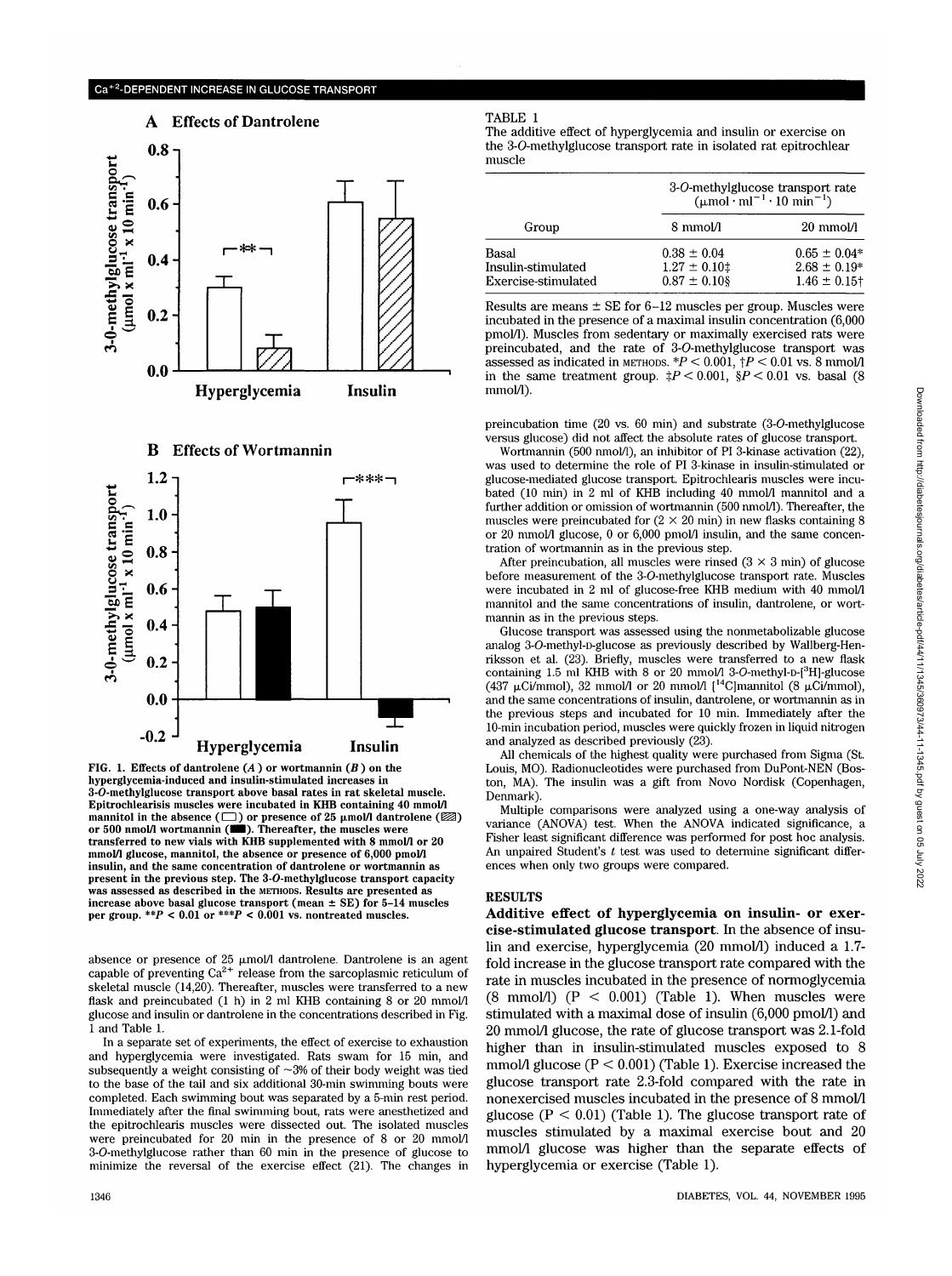**Effect of dantrolene.** Dantrolene, an inhibitor of  $Ca^{2+}$ release from the sarcoplasmic reticulum (14,20), was used to assess the role of cytosolic Ca $^{2+}$  on glucose transport in the presence of hyperglycemia or insulin (Fig. L4). The increase in the rate of 3-O-methylglucose transport above basal (8 mmol/1 glucose) induced by hyperglycemia  $(0.30 \pm 0.04)$  $\mu$ mol·ml<sup>-1</sup>·10 min<sup>-1</sup>) was inhibited in the presence of 25  $\mu$ mol/l dantrolene (0.08  $\pm$  0.05  $\mu$ mol·ml<sup>-1</sup>·10 min<sup>-1</sup>, P < 0.01) (Fig. LA). The glucose transport rate assessed in muscles exposed to dantrolene and 20 mmol/1 glucose was not significantly different from the glucose transport rate in the presence of 8 mmol/1 glucose. The exercise effect on glucose transport (0.36  $\pm$  0.03 vs. 0.57  $\pm$  0.09  $\mu$ mol·ml<sup>-1</sup>·10  $\min^{-1}$ , basal and exercise, respectively) was also inhibited in muscles incubated in the presence of dantrolene ( $0.28 \pm 0.06$ )  $\mu$ mol·ml<sup>-1</sup>·10 min<sup>-1</sup>, P < 0.01). Dantrolene had no effect on the insulin-stimulated (6,000 pmol/1) glucose transport rate assessed in muscles incubated in the presence of 8 mmol/1 glucose (Fig. L4). The additive effect of hyperglycemia on the maximal insulin-stimulated glucose transport rate (Table 1) was completely abolished in muscles incubated in the presence of dantrolene  $(1.15 \pm 0.13)$  $\mu$ mol·ml<sup>-1</sup>·10 min<sup>-1</sup> for hyperglycemia + insulin + dantrolene,  $P < 0.001$ ).

**Effect of wortmannin.** To determine whether or not the increase in the glucose transport rate in the presence of high glucose was dependent on PI 3-kinase, the agent wortmannin was used (Fig. *IB).* Wortmannin (500 nmol/1) completely blocked the insulin stimulation over basal glucose transport  $(P < 0.001)$  (Fig. 1B). The same concentration of wortmannin had no effect on the stimulatory effect of hyperglycemia on glucose transport (Fig. *IB)* or on basal glucose transport  $(0.20 \pm 0.01 \text{ vs. } 0.18 \pm 0.03 \text{ }\mu\text{mol}\cdot\text{ml}^{-1}\cdot 10 \text{ min}^{-1}, 8 \text{ mmol/l})$ glucose in the absence and presence of wortmannin, respectively; NS).

#### **DISCUSSION**

The increase in glucose transport or uptake due to hyperglycemia has been attributed to the mass action of glucose (15,16). However, elevated levels of glucose have recently been demonstrated to give rise to a translocation of GLUT4 to the cell surface in rat skeletal muscle (17), suggesting that glucose per se may activate its own transport system. Here we demonstrate that the increase in glucose transport induced by hyperglycemia can be inhibited by blocking the release of  $Ca^{2+}$  from the sarcoplasmic reticulum. These data imply that, in addition to the mass action of glucose, the hyperglycemic-induced increase in glucose transport may be mediated via a  $Ca^{2+}$ -dependent signaling system.

Dantrolene prevents the efflux of  $\mathrm{Ca^{2+}}$  from the sarcoplasmic reticulum (14,20). The effect of hyperglycemia on glucose transport, measured in the absence or presence of a maximal dose of insulin, was blocked when dantrolene was present in the incubation medium. Similar to the hyperglycemic effect, the exercise effect on glucose transport was inhibited in the presence of dantrolene. The muscle contraction-induced increase in glucose transport has been demonstrated to be associated with the release of  $Ca^{2+}$  from the sarcoplasmic reticulum (12). The increased cytosolic Ca $^{2+}$  is presumed to be an early signal in the exercise-mediated glucose transport pathway (14). Although both exercise and hyperglycemia appear to activate glucose transport by in-

creasing the level of cytosolic  $Ca^{2+}$ , the effect of exercise and hyperglycemia on glucose transport is additive, suggesting that the two pathways diverge at some point in the signaling pathway.

Dantrolene had no effect on insulin-stimulated glucose transport in the presence of 8 mmol/1 glucose. This result is consistent with the fact that calcium is not directly involved in the ability of insulin to mediate its action on glucose transport (12). However, at a dantrolene concentration twofold higher than that used in the present study, an inhibition of the insulin-stimulated increase in glucose transport in the rat epitrochlearis muscle has been demonstrated (24). Nevertheless, here we demonstrate a distinct difference in the response to 25  $\mu$ mol/l dantrolene on the insulin-stimulated increase in glucose transport, which did not respond, and on the hyperglycemia- and exercise-induced increase in glucose transport, which in both cases was significantly inhibited. This implies that skeletal muscle contains several  $Ca^{2+}$ dependent regulatory proteins, which display different sensitivities to changes in intracellular  $Ca^{2+}$  concentrations, and that these  $Ca^{2+}$ -dependent regulatory proteins are involved in separate activation pathways of the glucose transport system.

Recently, the PI 3-kinase inhibitor wortmannin was used to display the divergence between the insulin- and contraction-activated glucose transport pathways in rat skeletal muscle (10). Wortmannin induced a dose-dependent decrease in 2-deoxyglucose uptake in the insulin-stimulated muscles, whereas no effect was noted on the contractionmediated 2-deoxyglucose uptake (10). In the present investigation, wortmannin did not effect the hyperglycemiamediated glucose transport rate and, consistent with the work of Yeh et al. (10), the insulin-stimulated glucose transport rate was completely inhibited.

In conclusion, the present report demonstrates that it is possible to selectively inhibit the stimulation of glucose transport by hyperglycemia in skeletal muscle without affecting the insulin-induced increase in glucose transport. The exact mechanism for this  $Ca^{2+}$ -dependent PI 3-kinase-independent activation of the glucose transport system by hyperglycemia requires further elucidation.

#### ACKNOWLEDGMENTS

This work was supported by grants from the Swedish Medical Research Council (9517, 10627, and 11135), The Bank of Sweden Tercentenary Foundation, The Swedish Diabetes Association, The Nordisk Insulin Foundation, Gustav V's Research Foundation, and Novo Nordisk A/S.

#### **REFERENCES**

- 1. Constable SH, Favier RJ, Cartee GD, Young DA, Holloszy JO: Muscle glucose transport: interactions of in vitro contractions, insulin, and exercise. *J Appl Physiol* 64:2329-2332, 1988
- 2. Nesher R, Karl IE, Kipnis DM: Dissociation of effects of insulin and contraction on glucose transport in rat epitrochlearis muscle. *Am J Physiol* 249:C226-C232, 1985
- 3. Wallberg-Henriksson H, Holloszy JO: Activation of glucose transport in diabetic muscle: responses to contraction and insulin. *Am J Physiol* 249:C233-C237, 1985<br>4. Wallberg-Henriksson H, Constable SH, Young DA, Holloszy JO: Glucose
- transport into rat skeletal muscle: interaction between exercise and insulin. *J Appl Physiol* 65:909-913, 1988
- 5. Ploug T, Galbo H, Ohduwa T, Tranum-Jensen J, Vinten J: Kinetics of glucose transport in rat skeletal muscle membrane vesicles: eifects of insulin and contractions. *Am J Physiol* 262:E700-E711, 1992
- 6. Gao J, Ren J, Gulve E, Holloszy JO: Additive effect of contractions and